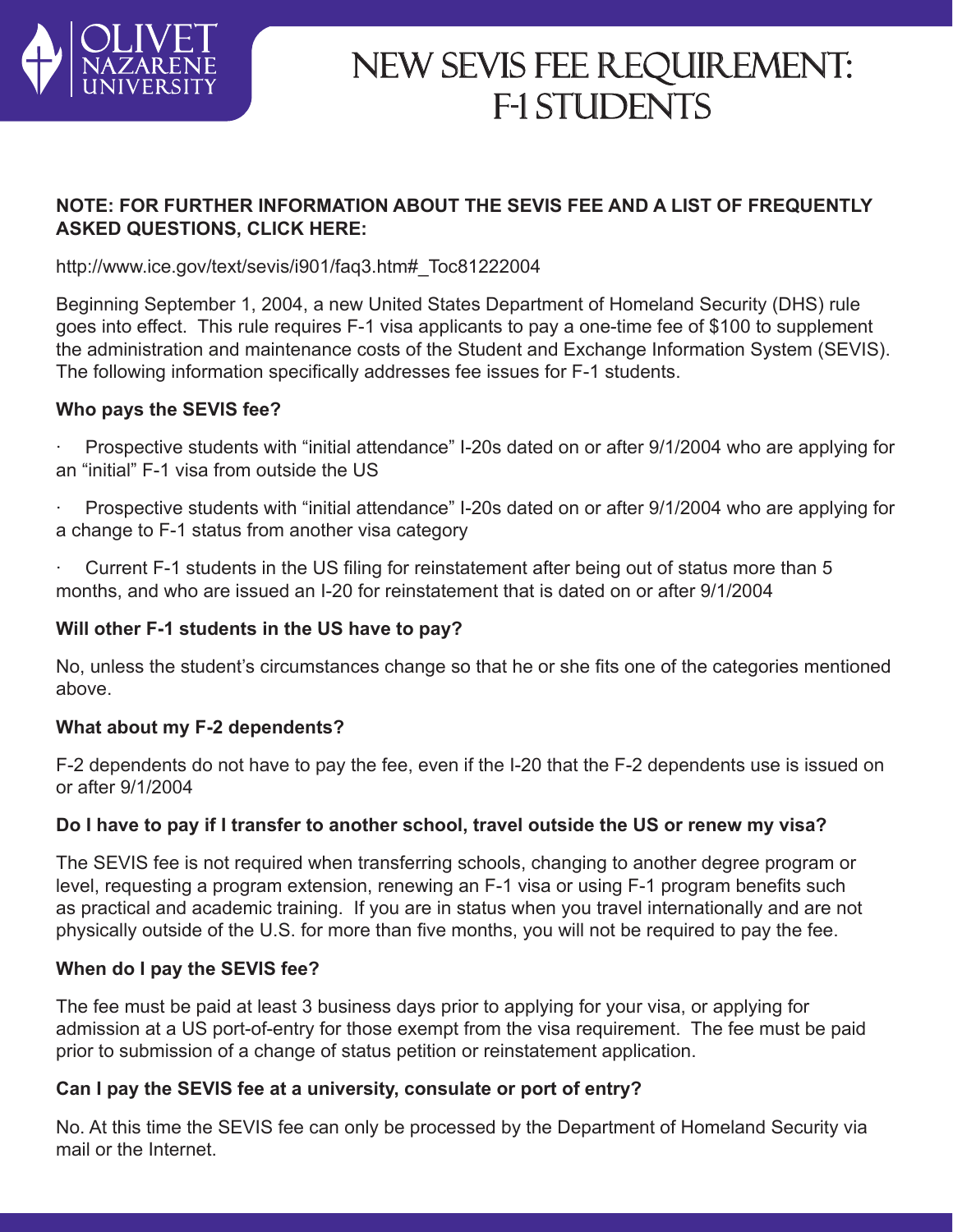# **How do I pay the fee?**

The fee can be paid to the DHS by mail or online and must be accompanied by a Form I-901. It can be paid by you or by a third party, inside or outside the US.

### To Pay By Mail

1. Obtain a Form I-901 "Fee Remittance for Certain F, J, and M Non-immigrants."

- · Download the form from http://www.fmjfee.com/
- Request the form by phone at 1-800-870-3676 (inside the US)

2. Complete the Form I-901. Be sure to write your name exactly as it appears on your I-20 form.

3. Prepare a check, international money order or foreign draft (drawn on US banks only) in the amount of \$100 USD, made payable to "The Department of Homeland Security"

4. Mail the completed I-901 and payment to the address listed on Form I-901).

5. A Form I-797 receipt notice should be mailed within 3 days of processing the fee. Be sure to make copies of your receipt, and keep it with your other important immigration documents

#### **To Pay Online**

1. Find the Form I-901 at http://www.fmjfee.com/.

2. Complete the form online and supply the necessary Visa, MasterCard or American Express information. Be sure to write your name exactly as it appears on your I-20.

3. Print a copy of the online receipt.

4. Be sure to make copies of your receipt, and keep it with your other important immigration documents

SEVIS Notice November 1, 2004

The Student and Exchange Visitor Program (SEVP) announces the implementation of another method of payment for the Student and Exchange Visitor Information System (SEVIS) fee for international students and exchange visitors. Beginning today, nonimmigrant students and exchange visitors in more than 130 countries will be able to pay the I-901 SEVIS fee locally using the Western Union Quick Pay™ service.

This initiative allows Western Union to collect the SEVIS I-901 fee, in local currency, along with the needed Form I-901 data and electronically transmit the payment and data to SEVP. The properly completed Western Union receipt serves as immediate proof-of-payment for a visa interview at a U.S. consulate and for admission at a U.S. port of entry. This option is available in any country where Western Union offers its Quick Pay™ service.

The instructions along with a completed sample of the Western Union form can be found on the SEVP website.

It is imperative that you advise your students and exchange visitors to read the instructions for this payment option on the SEVP website at www.ice.gov/sevis and bring a printed copy of the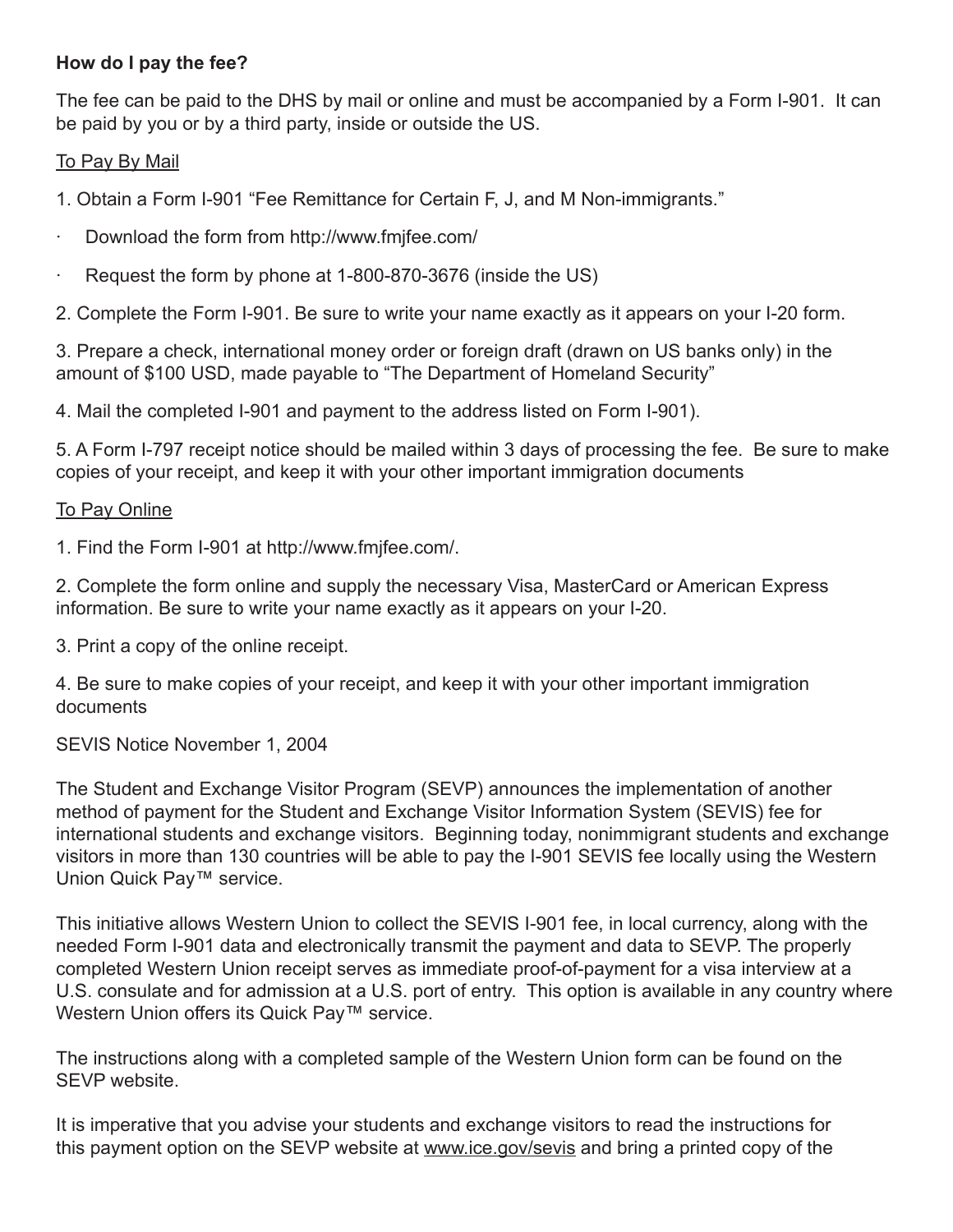instructions and the sample of the completed Western Union form, also on the website, to the Western Union Agent in order to correctly process their payments.

Quick Pay™ joins a growing list of payment options designed to accommodate local fee payment circumstances. International students and exchange visitors can also pay by using a credit or debit card via the Internet, by check or money order drawn on a U.S. account and mailed to the lockbox or by payment from a third party.

# **Will the DHS keep a record of my payment on file?**

Fee payments should be entered into your permanent immigration (SEVIS) record but it is strongly recommended that you retain a copy of your fee receipt (form I-797) to use as needed.

### **I applied to more than one school, and have more than one I-20 form. What happens if I pay the SEVIS fee for one school, and then I change my mind and decide that I want to attend the other school? Is my paid SEVIS fee transferable?**

Yes. But you must submit the I-20 form with the SEVIS ID number that you listed on the I-901 form with you to the U.S. consulate/embassy. For change of status or reinstatement applications, please see next question.

# **What do I need to do to apply for an F-1 visa, change of status or reinstatement?**

- · Obtain the appropriate Form I-20 from a DHS-approved school.
- Pay the SEVIS fee by mail or online.
- Make a copy of the I-797 (mail) or computer receipt (online) for your records.

Submit a copy of the I-797 or computer receipt with your visa, change of status or reinstatement application OR

· Students who are exempt from visa requirements, such as Canadians, should take a copy of the SEVIS fee receipt to present at the port of entry with the appropriate I-20. It will not be possible to pay the fee at the port of entry.

For change of status or reinstatement applications, if you previously paid the SEVIS fee while attending a different school, you should submit a copy of that school's I-20 form with your application.

# **What if my F-1/J-1 visa application is denied?**

The SEVIS fee will not be refunded. However, if you reapply for a new F-1 visa within 12 months of the denial, you will not have to pay the fee again.

# **Helpful Links:**

**U.S Embassies Abroad USICE - Special Registration** http://travel.state.gov/links.html http://www.ice.gov/graphics/enforce/imm/imm\_sr.htm **DHS Special Notice** 

http://travel.state.gov/specialnotice.html